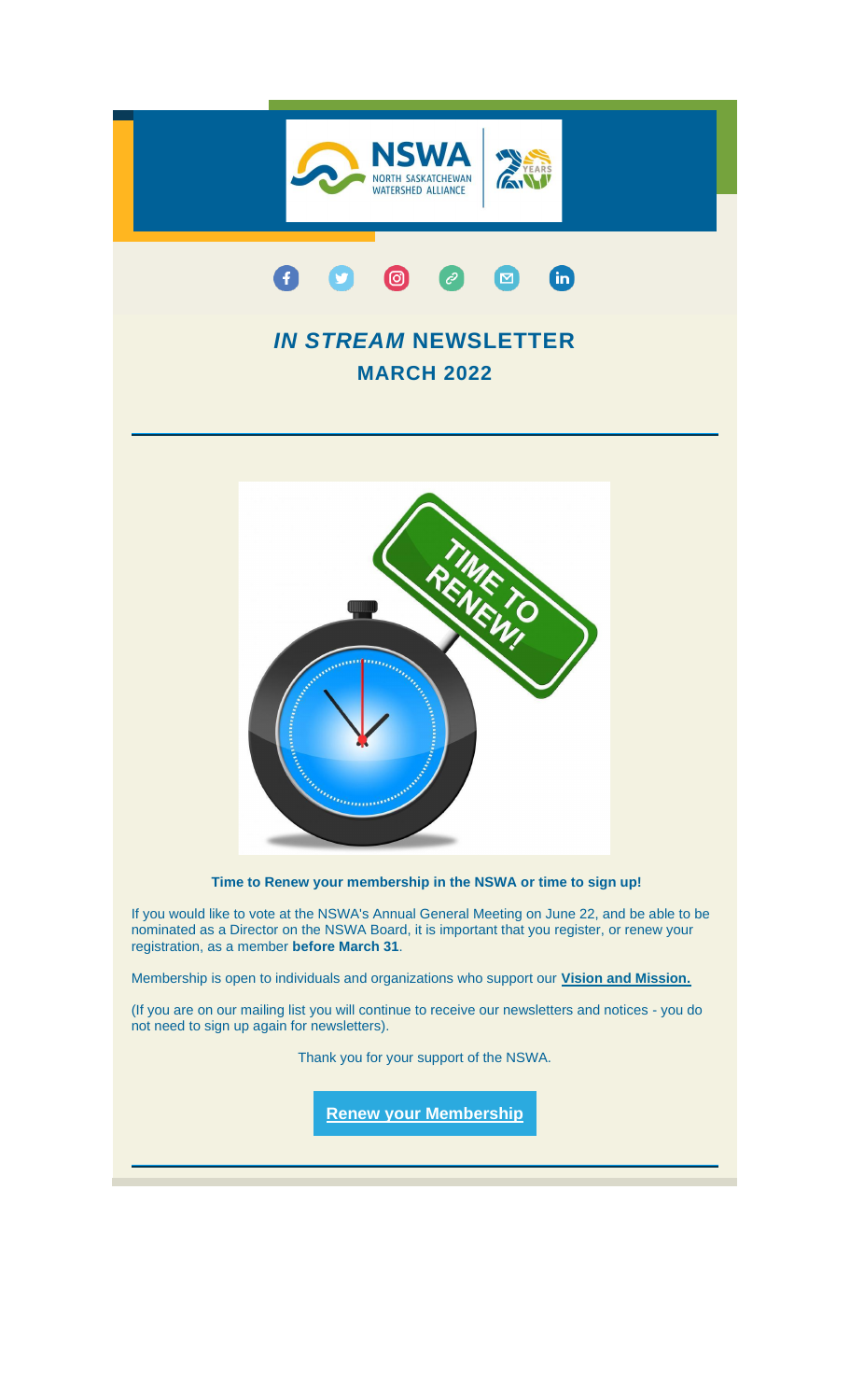

### **NEW OPPORTUNITIES**

Our Executive Director, Leah Kongsrude, will be retiring in June. We will miss her excellent leadership and wish her well in this new phase of her life.

The NSWA is seeking a new Executive Director - for more information about this position, and how to apply, please see the job posting on our website. Deadline for applications is **April 15, 2022.**

**[EXECUTIVE DIRECTOR POSTING](https://nswa.us14.list-manage.com/track/click?u=7440db212d60f2e49343dcf70&id=bf70a39569&e=c102eeb5ac)**

# **WATERSHED WEDNESDAYS WEBINARS - April 13**



The last of our online **Watershed Wednesdays Speaker Series** for this winter/spring will be held on **April 13th from noon to 1 p.m.** on Zoom. The presentations for February and March are posted on the NSWA website under *[Resources/Presentations.](https://nswa.us14.list-manage.com/track/click?u=7440db212d60f2e49343dcf70&id=06e35aea06&e=c102eeb5ac)*

### **April 13th - Updates on Aquatic Invasive Species**

**Nicole Kimmel (Alberta Environment) and Bernie Poulin (Summer Village of Silver Sands -Lac Ste Anne)** will give updates on invasive species in the province and on flowering rush.

Register for this online webinar on Eventbrite:

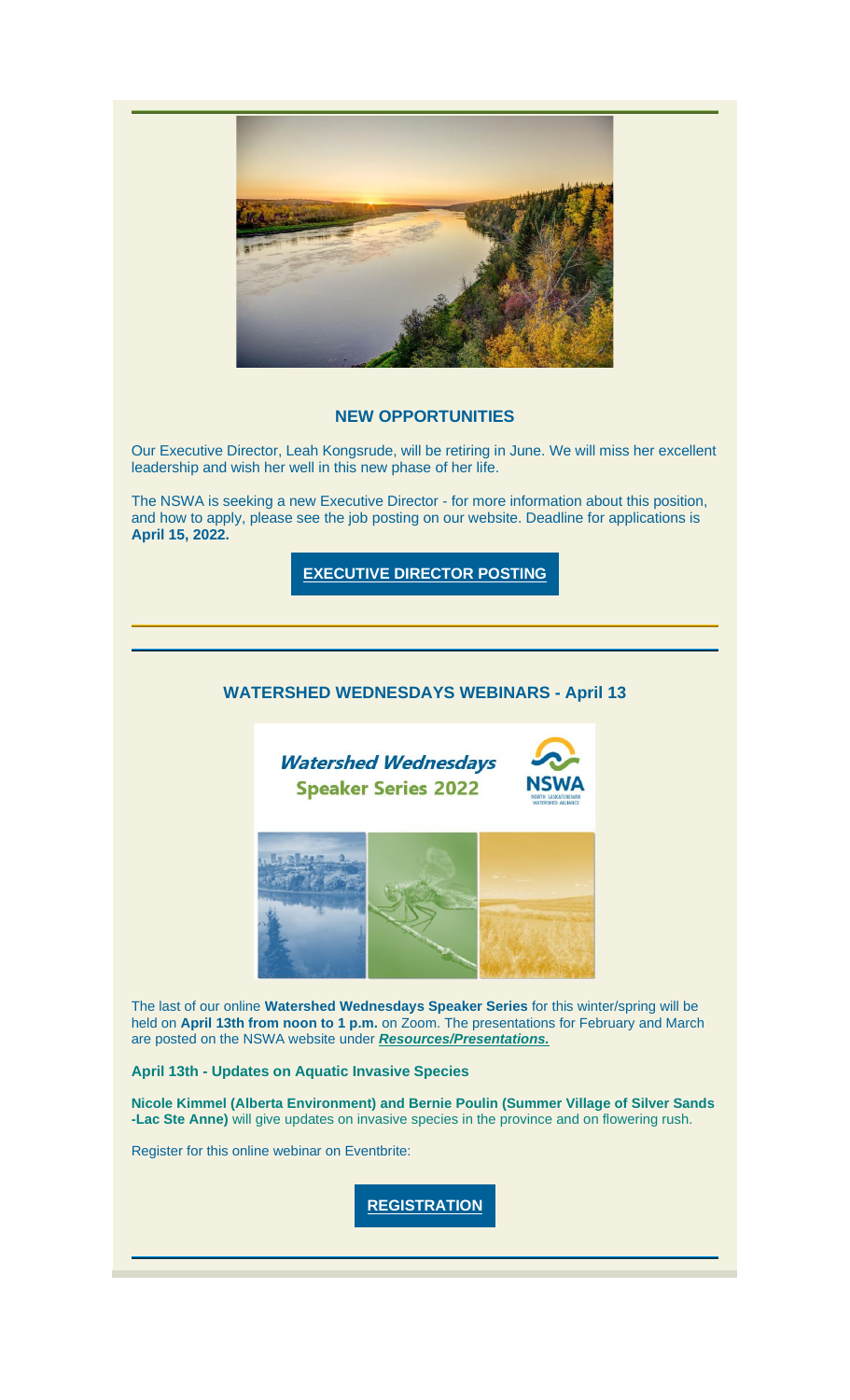## **JOIN THE NSWA TEAM THIS SUMMER!**



**Apply to join the NSWA team this summer! NSWA is looking for two enthusiastic people to join our team as Watershed Outreach Assistants**

The positions require excellent communications skills, experience with educational outreach and knowledge of watershed science.

Please share this opportunity with young people in your network who may be interested. For more information about the positions and how to apply please go to our website.

**[APPLY NOW](https://nswa.us14.list-manage.com/track/click?u=7440db212d60f2e49343dcf70&id=eea0ccabb2&e=c102eeb5ac)**

## **VERMILION RIVER WATERSHED ALLIANCE**



2021 EMERALD AWARD RECIPIENT - SHARED FOOTPRINTS AWARD

Discover how the Vermilion River Watershed Alliance worked with local, agricultural landowners, municipalities, and students to enhance and restore over 20 kilometres<br>of riparian areas along the Vermilion River, creeks, tributaries, and 157 hectares of wetlands within the Vermilion River Watershed.

The work of the **Vermilion River Watershed Alliance** is featured in a new **Emerald Award documentary** film. The VRWA, along with many partners and landowners, received a 2021 Emerald Award in the Shared Footprints Category for the restoration and enhancement projects in the Vermilion River subwatershed. Take a look at this documentary film and others in a recently released video series by the Emerald Award Foundation.

**[Documentary Series](https://nswa.us14.list-manage.com/track/click?u=7440db212d60f2e49343dcf70&id=1f3e5d2ccf&e=c102eeb5ac)**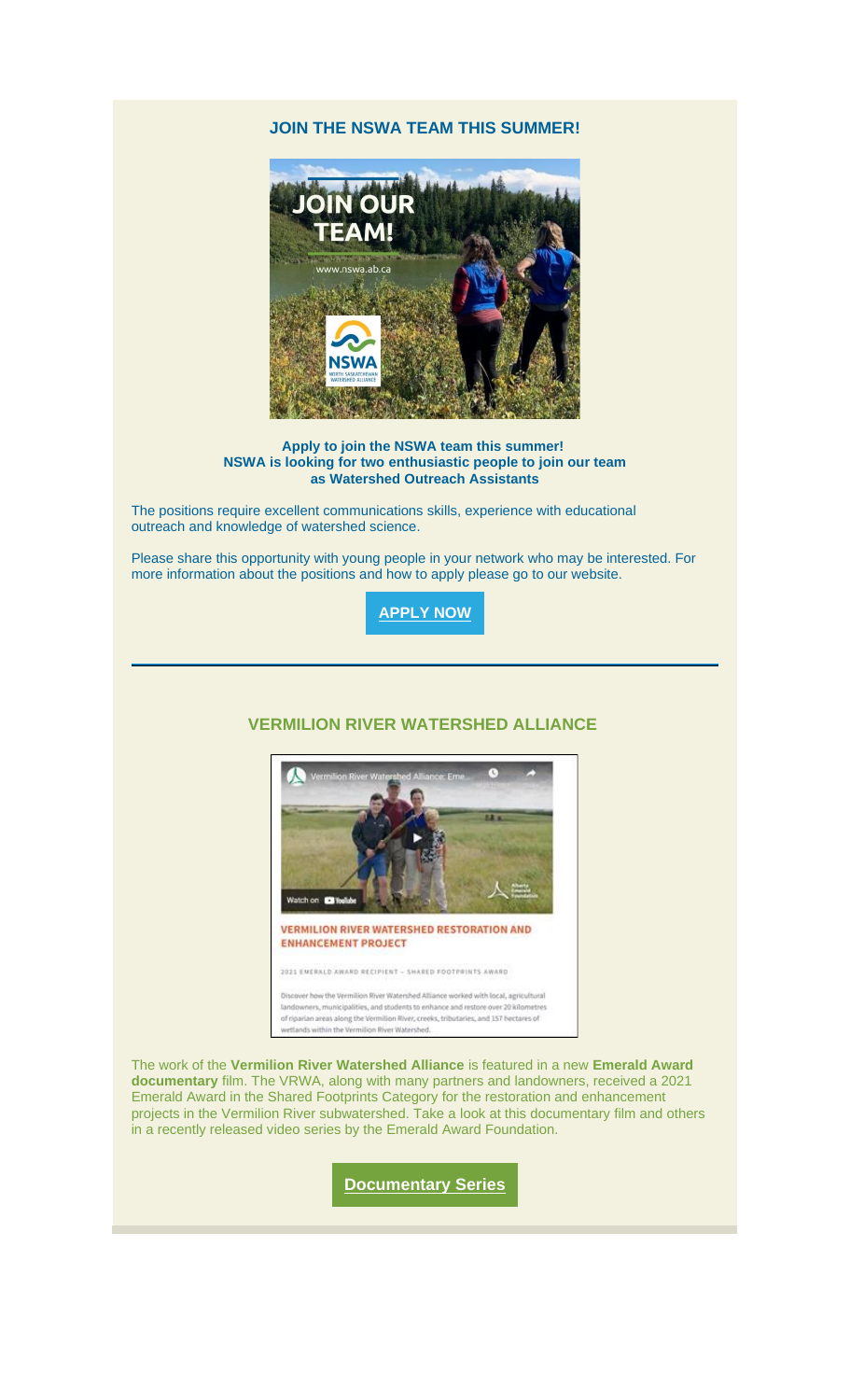### **COAL POLICY UPDATES**

Herta Government

*Government announces expanded coal restrictions, releases final Coal Policy Committee reports & recommendations*

On March 4, 2022, the Government of Alberta announced restrictions on coal development in the Eastern Slopes of the Rockies. The restrictions on new development will be in place until directions on coal activities are incorporated into updated regional land-use plans. The Government also released the final reports of the Coal Policy Committee. Concerns with the environmental impacts of coal mining ranked among the most important issues to Albertans.

News Release: [Getting it right on coal in Alberta \(Government of Alberta\)](https://nswa.us14.list-manage.com/track/click?u=7440db212d60f2e49343dcf70&id=1f40937848&e=c102eeb5ac) Final Report : [Recommendations for the Management of Coal Resources in Alberta](https://nswa.us14.list-manage.com/track/click?u=7440db212d60f2e49343dcf70&id=f7ebd4a47a&e=c102eeb5ac) Engagement Reports: [Engaging Albertans about](https://nswa.us14.list-manage.com/track/click?u=7440db212d60f2e49343dcf70&id=87700fccdd&e=c102eeb5ac) Coal (Coal Policy Committee)



The **Battle River Watershed Alliance (BRWA)** is hosting an event to celebrate stewardship and riparian areas! NSWA and BRWA partnered on the **Riparian Intactness Assessment project** and a series of short films were created that showcase the important functions of riparian areas, share exciting new methods for monitoring them, and celebrate work that local landowners are doing to protect them. We are proud to present these videos for the very first time at this event! This special event will be held in Camrose on April 7th - for more information and to register check the Eventbrite link!

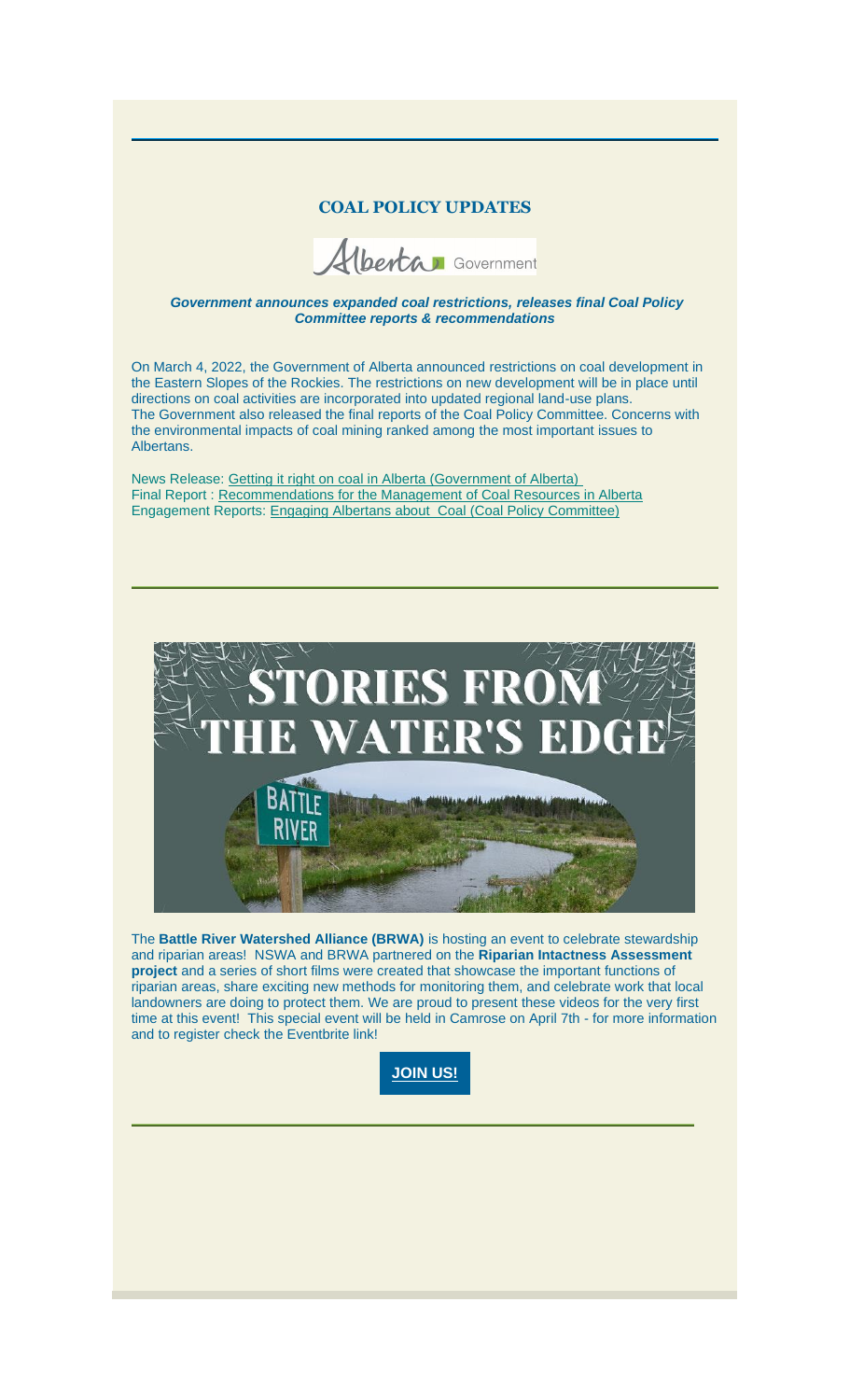## **MEET OUR NSWA BOARD MEMBERS**



#### Our featured NSWA Board member for March is **Rhonda King.**

Her position with **ALUS Canada i**s currently transitioning from Western Development Lead to Director of Budgets. This new position involves the financial coordination of community, government, and corporate partnerships. Her experience is in municipal finance and management and the construction and operation of a regional water system

#### **What is one of your favorite spots in the watershed and why?**

"*My favorite spot on the North Saskatchewan is near the Lea Park Bridge on highway 897. There is a lovely campground (Lea Park), golf course and easy access to walk down and fish. It is a favorite spot for many in the area and is beautiful year-round.*

#### **Any interesting hobbies that you would like to share?**

*"In the summertime I love to kayak. I spend many hours in my kayak enjoying nature and being on the water. Kayaking gives one a different perspective and appreciation for the biodiversity in our watersheds."*

#### **About NSWA:**

*"The NSWA Board has an amazing diverse group of people who are dedicated to developing short- and long-term strategies that will enhance and improve the health of the watershed for future generations. I am thrilled to be part of this organization that focuses on practical ways to engage and improve the environment."*

### **OTHER WATERSHED RESOURCES**

The **Wetland Knowledge Exchange** lists a variety of events/webinars about wetalnds - check out the events [here](https://nswa.us14.list-manage.com/track/click?u=7440db212d60f2e49343dcf70&id=11b1d70396&e=c102eeb5ac)**.**

**AWES** (Agroforestry and Woodlot Extension Society) is hosting several webinars and events including Agroforestry & Erosion Control and a Ecobuffer & Shelterbelt Workshop- for more information check their [website.](https://nswa.us14.list-manage.com/track/click?u=7440db212d60f2e49343dcf70&id=d24bc424a9&e=c102eeb5ac)

Effective end of day March 30, 2022, **Alberta Environment and Parks** (AEP) is transitioning its **Temporary Diversion License a**pplication process from WATERS to the new Digital Regulatory Assurance System (DRAS), a full lifecycle regulatory system that aligns with AEP's efforts to transform the regulatory process. More information can be found [here.](https://nswa.us14.list-manage.com/track/click?u=7440db212d60f2e49343dcf70&id=f1a5964bdb&e=c102eeb5ac)

**Alberta Environment and Parks (AEP)** places great value on all water resources and continues to find ways to develop reliable quality water supplies for a sustainable economy. To help achieve this, AEP is gathering feedback from stakeholders on proposed amendments to the Water (Ministerial) Regulation to exempt low-risk stormwater use from requiring a Water Act licence. Additional information can be found here [Stormwater management engagement](https://nswa.us14.list-manage.com/track/click?u=7440db212d60f2e49343dcf70&id=f006fedb9e&e=c102eeb5ac).